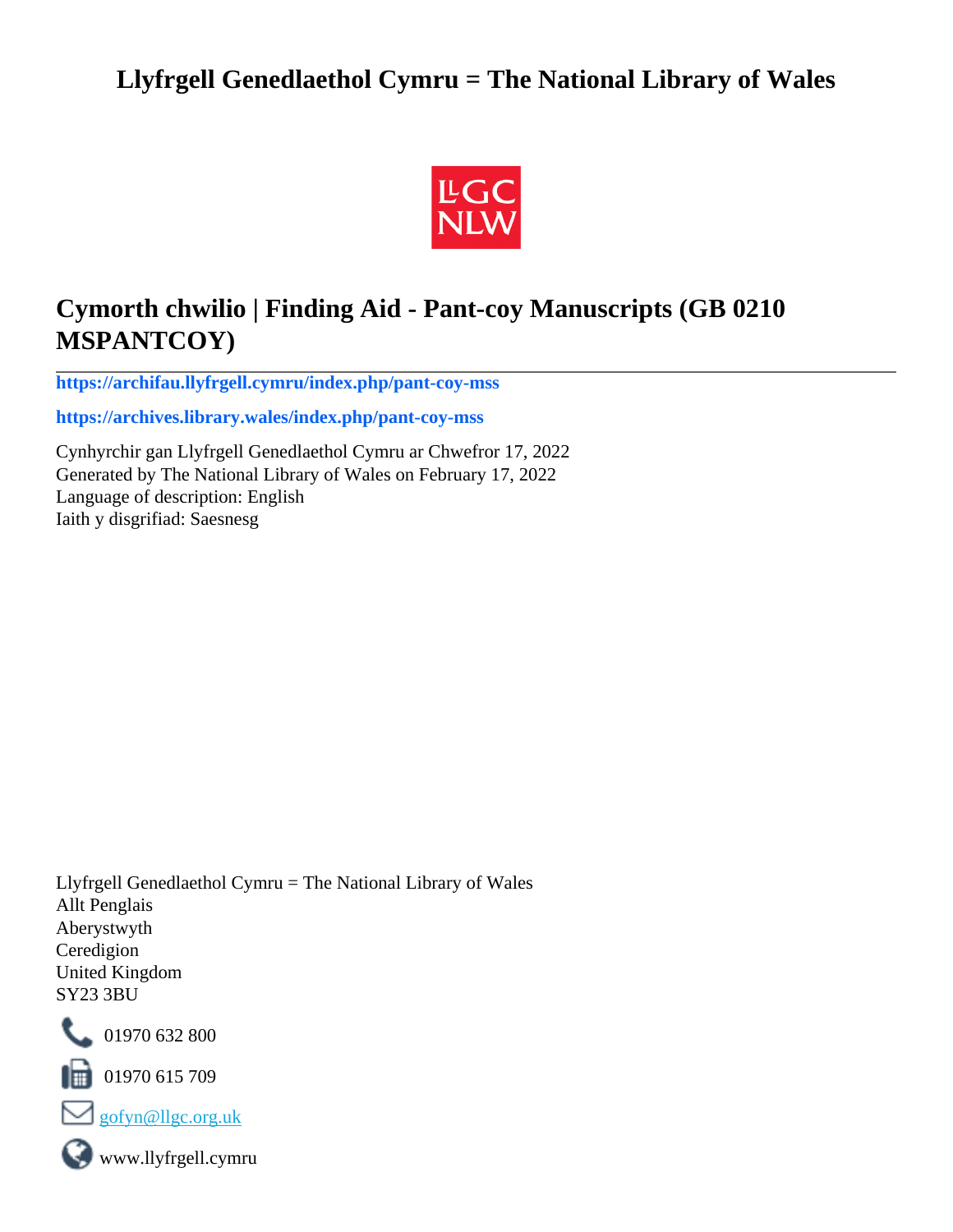# Tabl cynnwys | Table of contents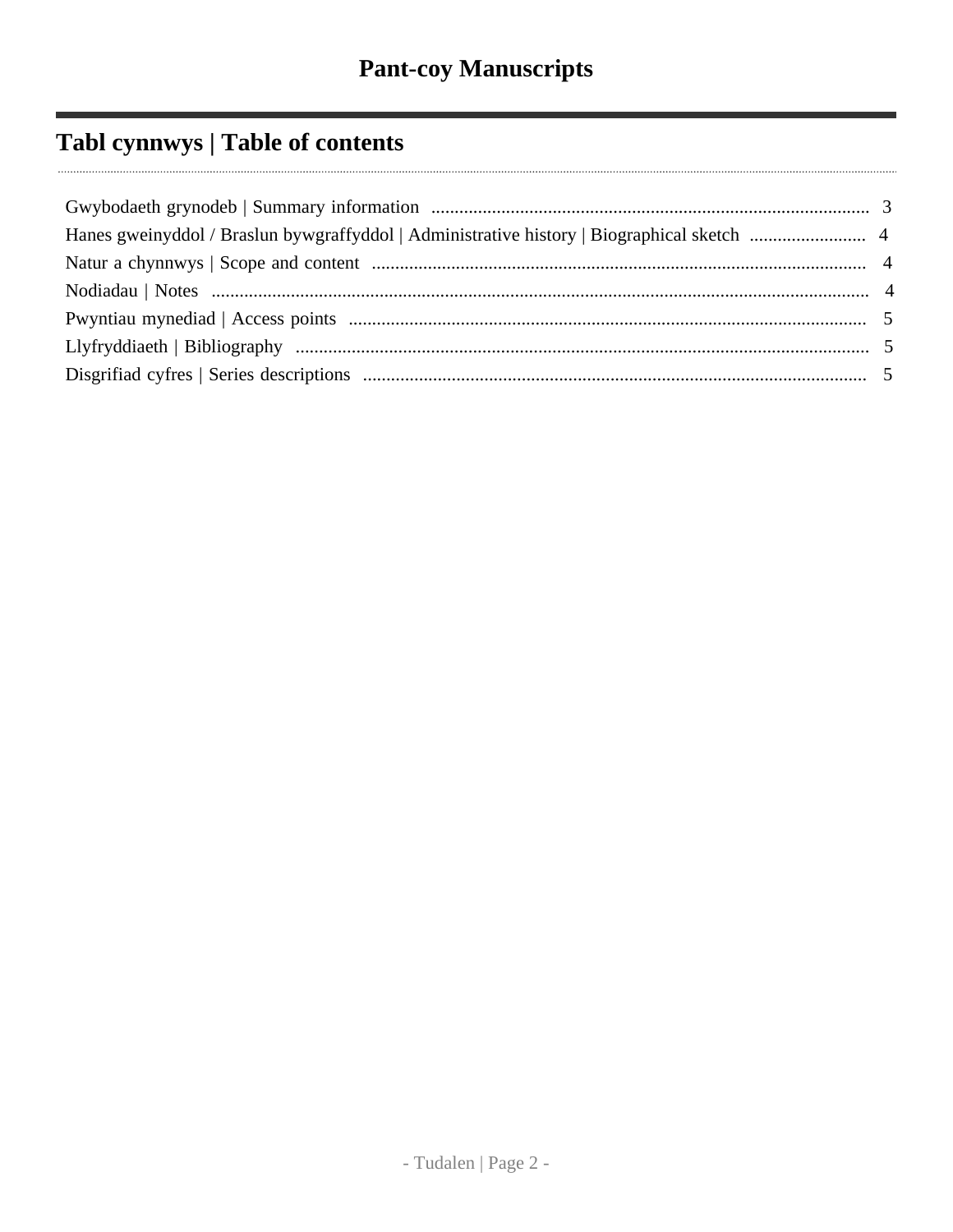# <span id="page-2-0"></span>**Crynodeb o wybodaeth | Summary of information**

| <b>Lleoliad   Repository:</b>                                                       | Llyfrgell Genedlaethol Cymru = The National Library of Wales                                                                                                                                                                                                                                                              |
|-------------------------------------------------------------------------------------|---------------------------------------------------------------------------------------------------------------------------------------------------------------------------------------------------------------------------------------------------------------------------------------------------------------------------|
| <b>Teitl   Title:</b>                                                               | <b>Pant-coy Manuscripts</b>                                                                                                                                                                                                                                                                                               |
| Cod cyfeirnod  <br><b>Reference code:</b>                                           | GB 0210 MSPANTCOY                                                                                                                                                                                                                                                                                                         |
| Virtua system control<br>number [alternative]:                                      | vtls004911814                                                                                                                                                                                                                                                                                                             |
| <b>Dyddiad</b>   Date:                                                              | 1813-1875 (dyddiad creu   date of creation)                                                                                                                                                                                                                                                                               |
| Disgrifiad ffisegol  <br><b>Physical description:</b>                               | 19 volumes.                                                                                                                                                                                                                                                                                                               |
| Lleoliad ffisegol  <br><b>Physical location:</b>                                    | ARCH/MSS (GB0210)                                                                                                                                                                                                                                                                                                         |
| <b>Iaith   Language:</b>                                                            | English                                                                                                                                                                                                                                                                                                                   |
| <b>Iaith   Language:</b>                                                            | Latin                                                                                                                                                                                                                                                                                                                     |
| <b>Iaith   Language:</b>                                                            | Welsh                                                                                                                                                                                                                                                                                                                     |
| Dyddiadau creu,<br>golygu a dileu   Dates<br>of creation, revision<br>and deletion: | September 2009.                                                                                                                                                                                                                                                                                                           |
| <b>Nodyn</b>   <b>Note</b><br>[sourcesDescription]:                                 | The following sources were used in the compilation of this<br>description: Handlist of Manuscripts in the National Library of<br>Wales, Volume III (Aberystwyth, 1961); Handlist of Manuscripts in<br>the National Library of Wales, Volume IV (Aberystwyth, 1971); Y<br>Bywgraffiadur Cymreig hyd 1940 (Llundain, 1953). |
| <b>Nodyn</b>   Note<br>[generalNote]:                                               | Title based on contents.                                                                                                                                                                                                                                                                                                  |
| Nodyn   Note<br>[generalNote]:                                                      | NLW MSS 11701-11718 formerly known as Pant-coy 1-18.                                                                                                                                                                                                                                                                      |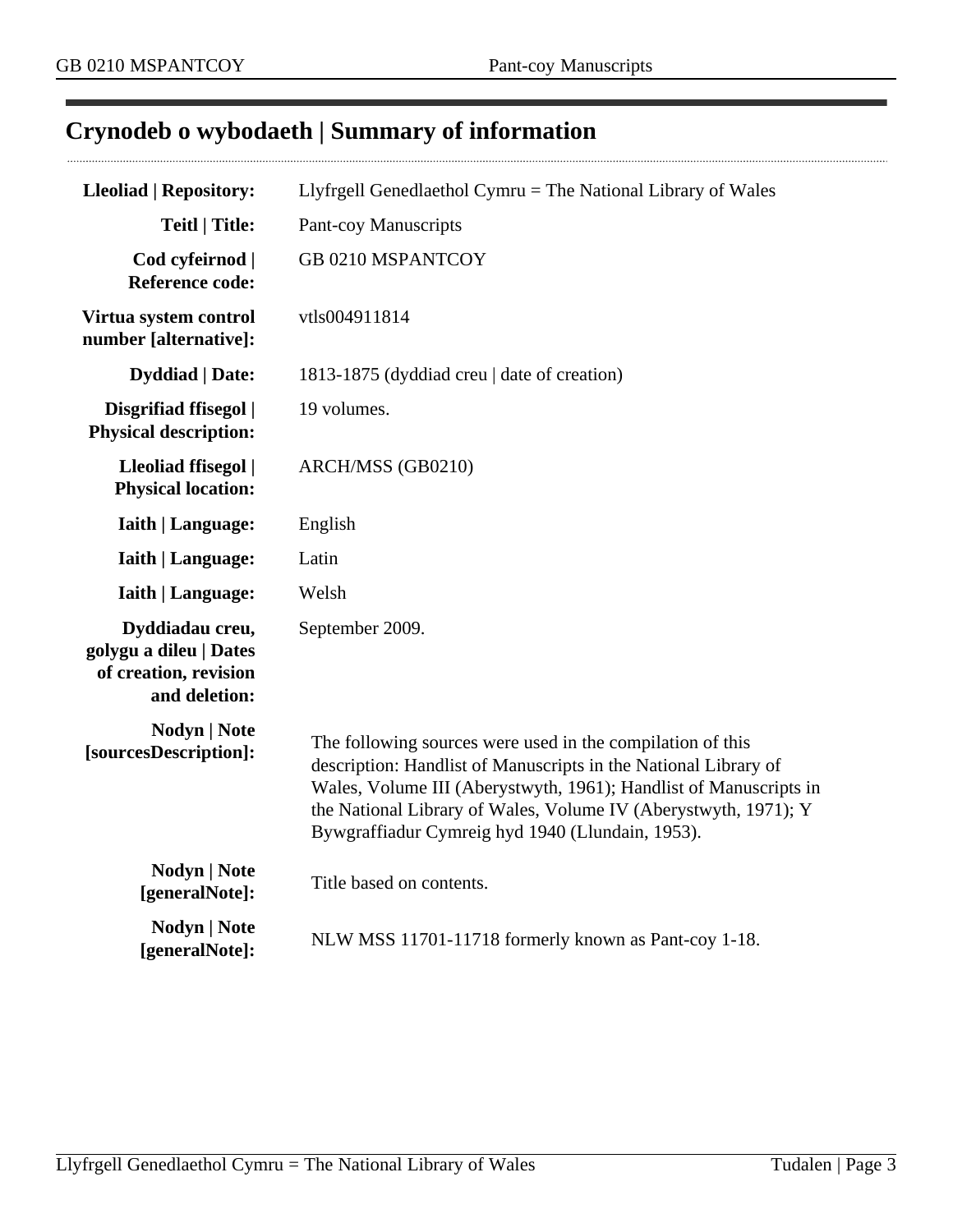## <span id="page-3-0"></span>**Hanes gweinyddol / Braslun bywgraffyddol | Administrative history | Biographical sketch**

#### **Nodyn | Note**

John Harries and his son Henry, of Cwrt-y-Cadno, Carmarthenshire, were amongst the most famous 'cunning men' (men who practise healing, charming, astrology, prophecy, etc.) of the early modern era in Wales. John Harries underwent a relatively formal education and possessed in his library some of the primary medical books of his day as well as Latin and Greek texts. Father and son drew people from far and wide to consult them on matters involving healing (both human and animal), charming, fortune-telling and prophecy, much of the work undertaken with the aid of astrological consultation.

### <span id="page-3-1"></span>**Natur a chynnwys | Scope and content**

Manuscripts, 1813-1875, from the library of John and Henry Harries of Cwrt-y-cadno, astrologers, cunning men and conjurors. The collection includes records of patient prescriptions and payment, draft horoscopes compiled in response to patient requests, a printed astrological almanac with manuscript entries, patient correspondence, notes and transcripts of medical lectures, and medical treatises; together with general account books, miscellaneous papers, etc.

### <span id="page-3-2"></span>**Nodiadau | Notes**

#### **Nodiadau teitl | Title notes**

#### **Ffynhonnell | Immediate source of acquisition**

NLW MS 11117B; Mr Rhys Davys-Williams; Treforest; Donation; 1935. NLW MSS 11701-11718; John Harries; Pumsaint; Bequest; 1937.

#### **Trefniant | Arrangement**

Arranged according to NLW reference numbers: NLW MSS 11117, 11701-11718.

#### **Rhestrau cymorth | Finding aids**

The descriptions are also available in Handlist of Manuscripts in the National Library of Wales, Volume III (Aberystwyth, 1961) and Handlist of Manuscripts in the National Library of Wales, Volume IV (Aberystwyth, 1971).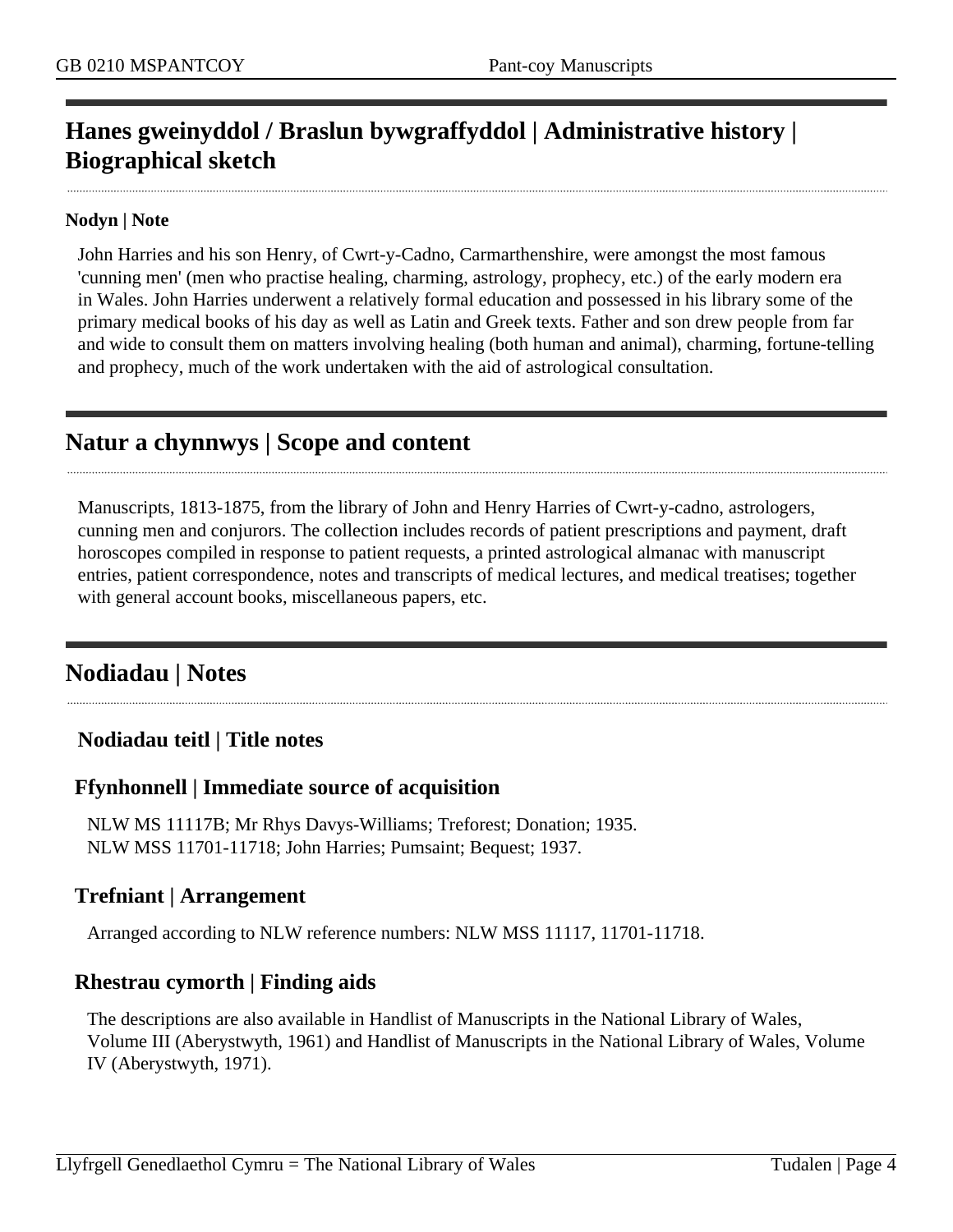#### **Disgrifiadau deunydd | Related material**

See also NLW MS 11119B, which contains a brochure, 1911, by Arthur Mee entitled Magic in Carmarthenshire: The Harrieses of Cwrt-y-Cadno.

#### **Nodiadau eraill | Other notes**

• **Dynodwr sefydliad | Institution identifier**: Llyfrgell Genedlaethol Cymru = The National Library of Wales

### <span id="page-4-0"></span>**Pwyntiau mynediad | Access points**

- Harries, John, d. 1839 -- Archives. (pwnc) | (subject)
- Harries, Henry, d. 1862 -- Archives. (pwnc) | (subject)
- Harries, John, Pantcoy -- Archives. (pwnc) | (subject)
- Harries, John, d. 1839. (pwnc) | (subject)
- Harries, Henry, d. 1862. (pwnc) | (subject)
- Harries, John, Pantcoy. (pwnc) | (subject)
- Harries family, of Cwrt-y-cadno -- Archives.
- Traditional medicine -- Wales (pwnc) | (subject)
- Astrology -- Wales. (pwnc) | (subject)
- Charms -- Wales (pwnc) | (subject)
- Cwrt-y-cadno (Wales) (pwnc) | (subject)

## <span id="page-4-1"></span>**Llyfryddiaeth | Bibliography**

For further information see Ellyn Francis: 'The wizards of Cwrt-y-Cadno', parts I & II in Carmarthenshire Life (November and December 2003), pp. 38-41 in both volumes; see also Richard C. Allen: 'Wizards or Charlatans - Doctors or Herbalists? An Appraisal of the 'Cunning Men' of Cwrt y Cadno, Carmarthenshire' in North American Journal of Welsh Studies, Vols I, II (Summer 2001).

## <span id="page-4-2"></span>**Disgrifiad cyfres | Series descriptions**

| Cod cyfeirnod  <br>Reference code | Teitl   Title                         | Dyddiadau   Dates | Disgrifiad ffisegol   Physical<br>description |
|-----------------------------------|---------------------------------------|-------------------|-----------------------------------------------|
| <b>NLW MS 11117B.</b>             | File - Book of incantations, &c.,     | 1814-1859/        |                                               |
| vtls004617738                     |                                       |                   |                                               |
|                                   | Crëwr   Creator:                      |                   |                                               |
|                                   | John Harries and others.              |                   |                                               |
|                                   | Natur a chynnwys / Scope and content: |                   |                                               |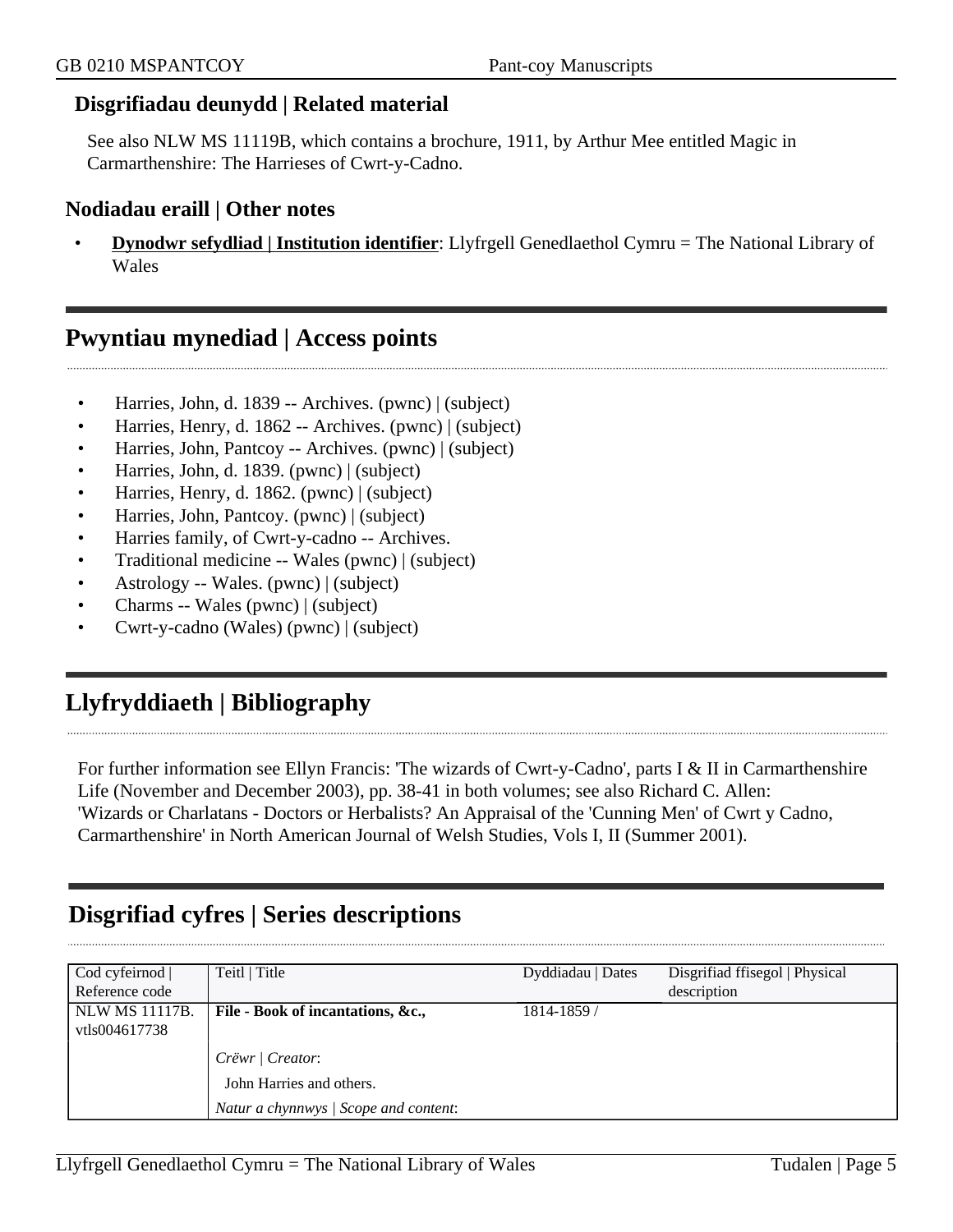|                                        | A holograph book of incantations, astrological signs and calculations, bills and leaves from ledgers,                                                          |
|----------------------------------------|----------------------------------------------------------------------------------------------------------------------------------------------------------------|
|                                        | 1814-1831, a printed final notice used in calling in accounts, Prophetic Almanack, 1825, etc. Also bound                                                       |
|                                        | in the volume are memoranda and calculations, 1849-1856, and a bidding letter of Rees Evans of Bwlch-                                                          |
|                                        | y-rhyw and Anne Thomas of Esgereithry, Cayo, Carmarthenshire, 1859.                                                                                            |
|                                        | Nodyn   Note [generalNote]:                                                                                                                                    |
|                                        | Title based on contents.                                                                                                                                       |
|                                        | Nodyn   Note [generalNote]:                                                                                                                                    |
|                                        | Preferred citation: NLW MS 11117B.                                                                                                                             |
|                                        | Lleoliad ffisegol   Physical location:                                                                                                                         |
|                                        | ARCH/MSS (GB0210)                                                                                                                                              |
| <b>NLW MS 11701C.</b><br>vtls004911833 | File - Medical lectures, &c.,<br>1814-1837.                                                                                                                    |
|                                        |                                                                                                                                                                |
|                                        | Natur a chynnwys / Scope and content:                                                                                                                          |
|                                        | An incomplete volume containing notes and transcripts of printed lectures and papers on medical<br>subjects, 1814-1837 and undated, and medical prescriptions. |
|                                        | Nodyn   Note [generalNote]:                                                                                                                                    |
|                                        | Title based on contents.                                                                                                                                       |
|                                        | Nodyn   Note [generalNote]:                                                                                                                                    |
|                                        | Formerly known as Pant-coy 1.                                                                                                                                  |
|                                        | Nodyn   Note [generalNote]:                                                                                                                                    |
|                                        | Preferred citation: NLW MS 11701C.                                                                                                                             |
|                                        | Lleoliad ffisegol   Physical location:                                                                                                                         |
|                                        | ARCH/MSS (GB0210)                                                                                                                                              |
| <b>NLW MS 11702F.</b><br>vtls004911843 | File - Patients' accounts,<br>1813-1831.                                                                                                                       |
|                                        | Natur a chynnwys / Scope and content:                                                                                                                          |
|                                        | An incomplete ledger containing particulars of money due from individual patients for prescriptions and                                                        |
|                                        | professional attendance, 1813-1831.                                                                                                                            |
|                                        | Nodyn   Note [generalNote]:                                                                                                                                    |
|                                        | Title based on contents.                                                                                                                                       |
|                                        | Nodyn   Note [generalNote]:                                                                                                                                    |
|                                        | Formerly known as Pant-coy 2.                                                                                                                                  |
|                                        | Nodyn   Note [generalNote]:                                                                                                                                    |
|                                        | Preferred citation: NLW MS 11702F.                                                                                                                             |
|                                        | Lleoliad ffisegol   Physical location:                                                                                                                         |
|                                        | ARCH/MSS (GB0210)                                                                                                                                              |
| NLW MS 11703E.<br>vtls004911852        | File - Patients' day books,<br>1815-1829.                                                                                                                      |
|                                        | Natur a chynnwys / Scope and content:                                                                                                                          |
|                                        | Fragments of day books, 1815-1829 (with gaps), recording prescriptions for individual patients.                                                                |
|                                        | Nodyn   Note [generalNote]:                                                                                                                                    |
|                                        | Title based on contents.                                                                                                                                       |
|                                        |                                                                                                                                                                |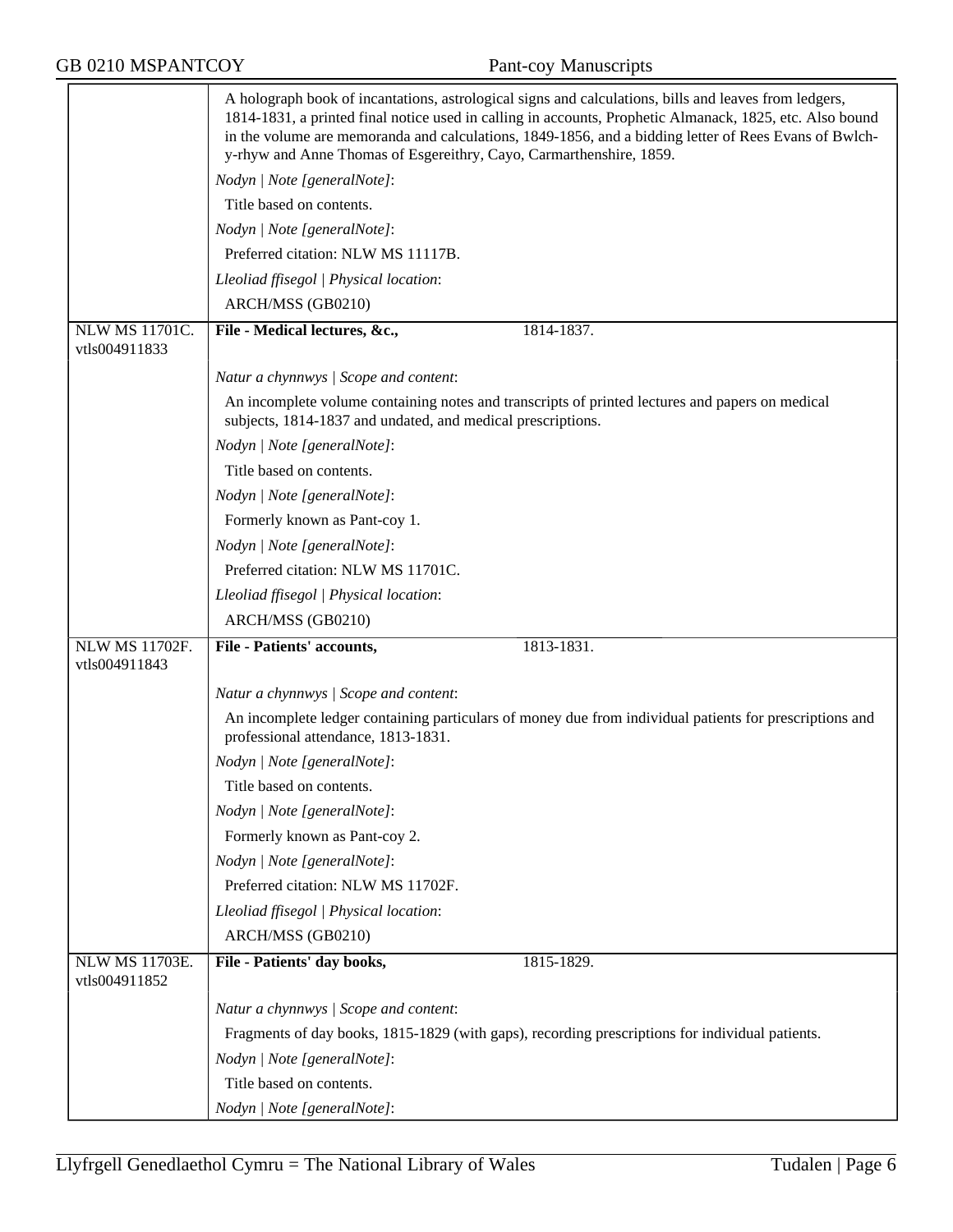|                                        | Formerly known as Pant-coy 3.                                                                                                                                                                                    |
|----------------------------------------|------------------------------------------------------------------------------------------------------------------------------------------------------------------------------------------------------------------|
|                                        | Nodyn   Note [generalNote]:                                                                                                                                                                                      |
|                                        | Preferred citation: NLW MS 11703E.                                                                                                                                                                               |
|                                        | Lleoliad ffisegol   Physical location:                                                                                                                                                                           |
|                                        | ARCH/MSS (GB0210)                                                                                                                                                                                                |
| <b>NLW MS 11704A.</b>                  | File - Medical prescriptions,<br>$[1849x1870]$ .                                                                                                                                                                 |
| vtls004911857                          |                                                                                                                                                                                                                  |
|                                        | Natur a chynnwys / Scope and content:                                                                                                                                                                            |
|                                        | A notebook containing sixty-five medical prescriptions.                                                                                                                                                          |
|                                        | Nodyn   Note [generalNote]:                                                                                                                                                                                      |
|                                        | Title based on contents.                                                                                                                                                                                         |
|                                        | Nodyn   Note [generalNote]:                                                                                                                                                                                      |
|                                        | Formerly known as Pant-coy 4.                                                                                                                                                                                    |
|                                        | Nodyn   Note [generalNote]:                                                                                                                                                                                      |
|                                        | Preferred citation: NLW MS 11704A.                                                                                                                                                                               |
|                                        | Lleoliad ffisegol   Physical location:                                                                                                                                                                           |
|                                        | ARCH/MSS (GB0210)                                                                                                                                                                                                |
| <b>NLW MS 11705A.</b><br>vtls004911869 | 1845-1846 /<br>File - Treatise on urine,                                                                                                                                                                         |
|                                        | Crëwr   Creator:                                                                                                                                                                                                 |
|                                        | Benjamin Williams.                                                                                                                                                                                               |
|                                        | Natur a chynnwys / Scope and content:                                                                                                                                                                            |
|                                        | An incomplete text of 'Colloqum Urine or treatise of urine' by Benjamin Williams, St. Dogmells Mills,<br>co. Pembroke. The text is dated 1846, and the upper cover is lettered in gold 'Ben Williams 1845'.      |
|                                        | Nodyn   Note [generalNote]:                                                                                                                                                                                      |
|                                        | Title based on contents.                                                                                                                                                                                         |
|                                        | Nodyn   Note [generalNote]:                                                                                                                                                                                      |
|                                        | Formerly known as Pant-coy 5.                                                                                                                                                                                    |
|                                        | Nodyn   Note [generalNote]:                                                                                                                                                                                      |
|                                        | Preferred citation: NLW MS 11705A.                                                                                                                                                                               |
|                                        | Lleoliad ffisegol   Physical location:                                                                                                                                                                           |
|                                        | ARCH/MSS (GB0210)                                                                                                                                                                                                |
| NLW MS 11706A.                         | <b>File - Drover's accounts,</b><br>1838-1839 /                                                                                                                                                                  |
| vtls004911931                          |                                                                                                                                                                                                                  |
|                                        | Crëwr   Creator:                                                                                                                                                                                                 |
|                                        | Roderick Roderick.                                                                                                                                                                                               |
|                                        | Natur a chynnwys / Scope and content:                                                                                                                                                                            |
|                                        | An account book, 1838-1839, of Roderick Roderick, a drover, containing records of cattle sales and of<br>expenses incurred on visits from Lampeter to Leighton, Croydon, Maidstone, etc., and a bidding account. |
|                                        | Nodyn   Note [generalNote]:                                                                                                                                                                                      |
|                                        | Title based on contents.                                                                                                                                                                                         |
|                                        | Nodyn   Note [generalNote]:                                                                                                                                                                                      |
|                                        | Formerly known as Pant-coy 6.                                                                                                                                                                                    |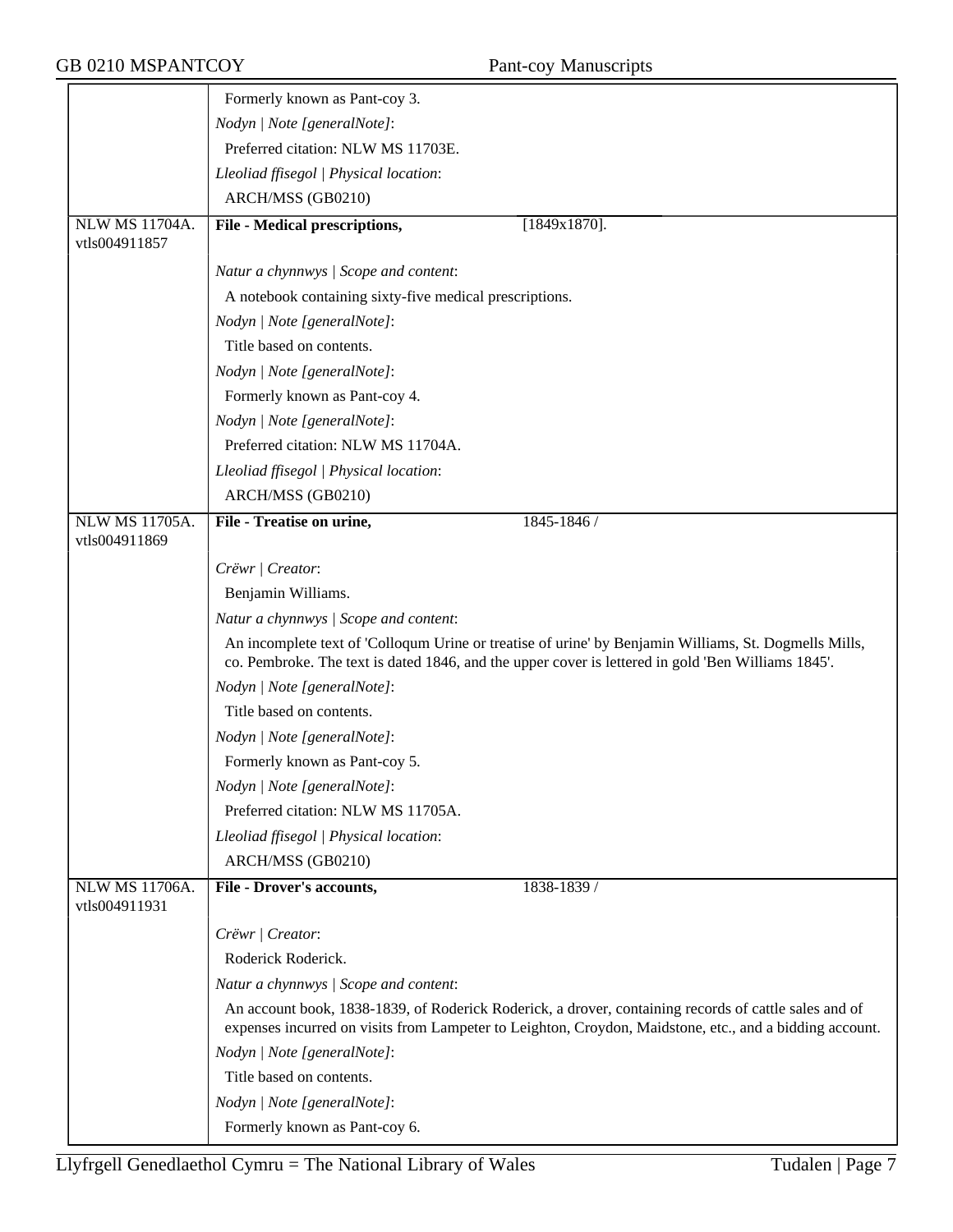|                                        | Nodyn   Note [generalNote]:                                                                                                                                                                                                                                                     |
|----------------------------------------|---------------------------------------------------------------------------------------------------------------------------------------------------------------------------------------------------------------------------------------------------------------------------------|
|                                        | Preferred citation: NLW MS 11706A.                                                                                                                                                                                                                                              |
|                                        | Lleoliad ffisegol   Physical location:                                                                                                                                                                                                                                          |
|                                        | ARCH/MSS (GB0210)                                                                                                                                                                                                                                                               |
| <b>NLW MS 11707A.</b><br>vtls004911947 | File - Accounts and jottings,<br>[c. 1835-1841] /                                                                                                                                                                                                                               |
|                                        | Crëwr   Creator:                                                                                                                                                                                                                                                                |
|                                        | ?David Jones.                                                                                                                                                                                                                                                                   |
|                                        | Natur a chynnwys / Scope and content:                                                                                                                                                                                                                                           |
|                                        | A notebook ?of David Jones, Tyngoed, Cayo, recording miscellaneous accounts and jottings, [c.<br>1835-1841[ (e.g. beginning work at 'Gyfarthfa' and Varteg, 1836, 'Account of the Rails', Welsh and<br>English equivalent words and expressions, etc.).                         |
|                                        | Nodyn   Note [generalNote]:                                                                                                                                                                                                                                                     |
|                                        | Title based on contents.                                                                                                                                                                                                                                                        |
|                                        | Nodyn   Note [generalNote]:                                                                                                                                                                                                                                                     |
|                                        | Formerly known as Pant-coy 7.                                                                                                                                                                                                                                                   |
|                                        | Nodyn   Note [generalNote]:                                                                                                                                                                                                                                                     |
|                                        | Preferred citation: NLW MS 11707A.                                                                                                                                                                                                                                              |
|                                        | Lleoliad ffisegol   Physical location:                                                                                                                                                                                                                                          |
|                                        | ARCH/MSS (GB0210)                                                                                                                                                                                                                                                               |
| NLW MS 11708B.<br>vtls004911963        | File - Arithmetic book,<br>$[1821x1850]$ .                                                                                                                                                                                                                                      |
|                                        | Natur a chynnwys / Scope and content:                                                                                                                                                                                                                                           |
|                                        | An arithmetic example and exercise book based partly, according to a note on the first page, on 'Treeby's<br>Astronomy' [i.e. S. Treeby: The Elements of Astronomy , London, 1821, or Upwards of seven hundred<br>questions in Treeby's Elements of Astronomy  [London, 1822]]. |
|                                        | Nodyn   Note [generalNote]:                                                                                                                                                                                                                                                     |
|                                        | Title based on contents.                                                                                                                                                                                                                                                        |
|                                        | Nodyn   Note [generalNote]:                                                                                                                                                                                                                                                     |
|                                        | Formerly known as Pant-coy 8.                                                                                                                                                                                                                                                   |
|                                        | Nodyn   Note [generalNote]:                                                                                                                                                                                                                                                     |
|                                        | Preferred citation: NLW MS 11708B.                                                                                                                                                                                                                                              |
|                                        | Lleoliad ffisegol   Physical location:                                                                                                                                                                                                                                          |
|                                        | ARCH/MSS (GB0210)                                                                                                                                                                                                                                                               |
| <b>NLW MS 11709D.</b><br>vtls004911966 | File - Arithmetic book,<br>1837/                                                                                                                                                                                                                                                |
|                                        | Crëwr   Creator:                                                                                                                                                                                                                                                                |
|                                        | Roderick Roderick.                                                                                                                                                                                                                                                              |
|                                        | Natur a chynnwys / Scope and content:                                                                                                                                                                                                                                           |
|                                        | An arithmetic example and exercise book of Roderick Roderick, 17 January, 1837.                                                                                                                                                                                                 |
|                                        | Nodyn   Note [generalNote]:                                                                                                                                                                                                                                                     |
|                                        | Title based on contents.                                                                                                                                                                                                                                                        |
|                                        | Nodyn   Note [generalNote]:                                                                                                                                                                                                                                                     |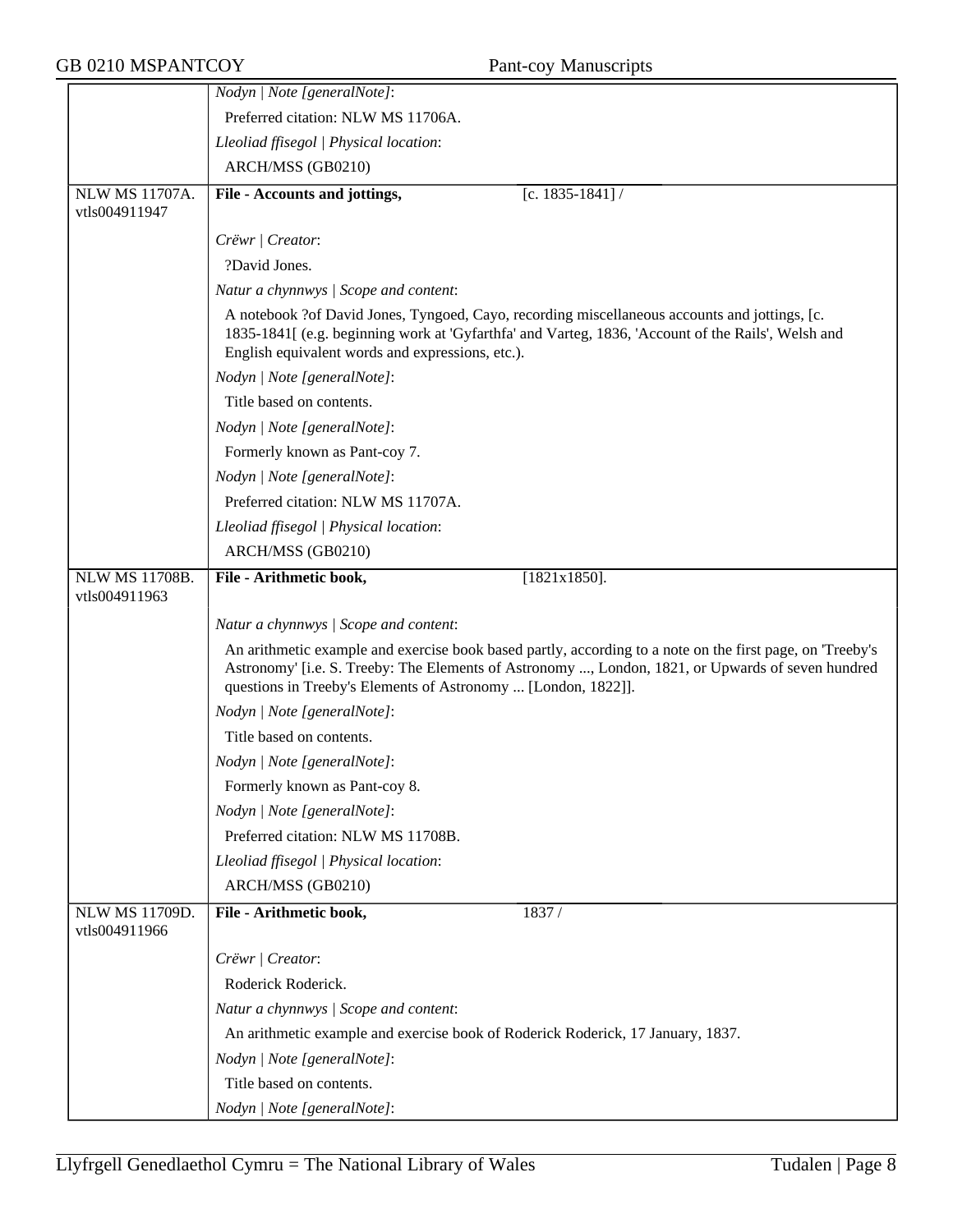|                                        | Formerly known as Pant-coy 9.                                                                                                                          |
|----------------------------------------|--------------------------------------------------------------------------------------------------------------------------------------------------------|
|                                        | Nodyn   Note [generalNote]:                                                                                                                            |
|                                        | Preferred citation: NLW MS 11709D.                                                                                                                     |
|                                        | Lleoliad ffisegol   Physical location:                                                                                                                 |
|                                        | ARCH/MSS (GB0210)                                                                                                                                      |
| <b>NLW MS 11710B.</b>                  | File - Treatise on urine,<br>$[1845 - 1846]$                                                                                                           |
| vtls004911972                          |                                                                                                                                                        |
|                                        | Crëwr   Creator:                                                                                                                                       |
|                                        | Benjamin Williams.                                                                                                                                     |
|                                        | Natur a chynnwys / Scope and content:                                                                                                                  |
|                                        | A fragment (pp. 76-83, 92-99) of a treatise on urine, in the same hand as NLW MS 11705A.                                                               |
|                                        | Nodyn   Note [generalNote]:                                                                                                                            |
|                                        | Title based on contents.                                                                                                                               |
|                                        | Nodyn   Note [generalNote]:                                                                                                                            |
|                                        | Formerly known as Pant-coy 10.                                                                                                                         |
|                                        | Nodyn   Note [generalNote]:                                                                                                                            |
|                                        | Preferred citation: NLW MS 11710B.                                                                                                                     |
|                                        | Lleoliad ffisegol   Physical location:                                                                                                                 |
|                                        | ARCH/MSS (GB0210)                                                                                                                                      |
| <b>NLW MS 11711A.</b><br>vtls004911976 | File - Cynwil Gaeo rate book,<br>1854.                                                                                                                 |
|                                        |                                                                                                                                                        |
|                                        | Natur a chynnwys / Scope and content:                                                                                                                  |
|                                        | A poor rate receipt book for the parish of Conwil Gaeo in Llandovery Union, 1854.                                                                      |
|                                        | Nodyn   Note [generalNote]:                                                                                                                            |
|                                        | Title based on contents.                                                                                                                               |
|                                        | Nodyn   Note [generalNote]:                                                                                                                            |
|                                        | Formerly known as Pant-coy 11.                                                                                                                         |
|                                        | Nodyn   Note [generalNote]:                                                                                                                            |
|                                        | Preferred citation: NLW MS 11711A.<br>Lleoliad ffisegol   Physical location:                                                                           |
|                                        | ARCH/MSS (GB0210)                                                                                                                                      |
| <b>NLW MS 11712D.</b>                  | File - Account book,<br>1862/                                                                                                                          |
| vtls004911985                          |                                                                                                                                                        |
|                                        | Crëwr   Creator:                                                                                                                                       |
|                                        | John Harries [the younger].                                                                                                                            |
|                                        | Natur a chynnwys / Scope and content:                                                                                                                  |
|                                        | An account book, 1862, of John Harries, Pantcoy, recording payments to one hired worker and one<br>servant. Only one page of the volume has been used. |
|                                        | Nodyn   Note [generalNote]:                                                                                                                            |
|                                        | Title based on contents.                                                                                                                               |
|                                        | Nodyn   Note [generalNote]:                                                                                                                            |
|                                        | Formerly known as Pant-coy 12.                                                                                                                         |
|                                        | Nodyn   Note [generalNote]:                                                                                                                            |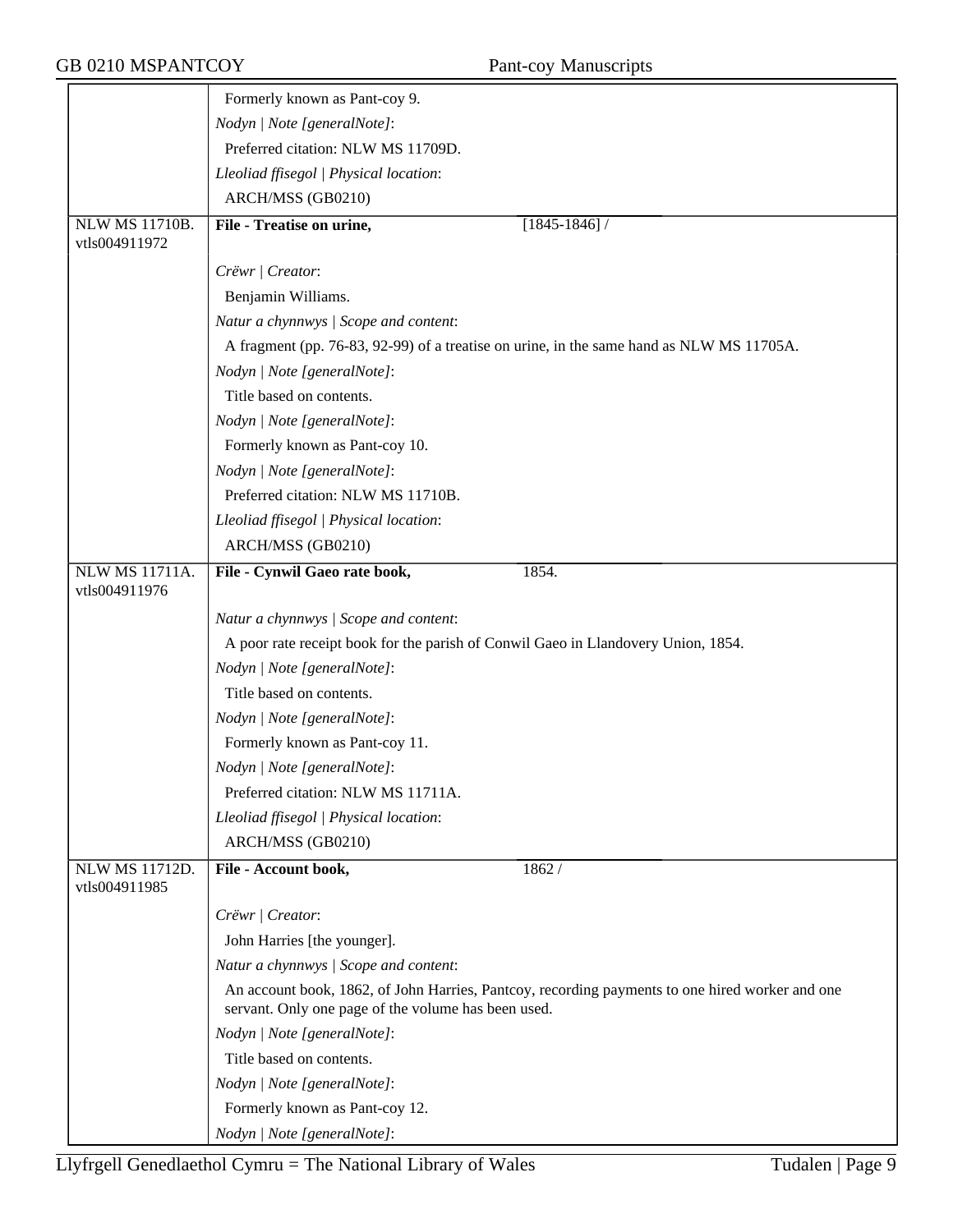|                                        | Preferred citation: NLW MS 11712D.                                                                                                                                       |
|----------------------------------------|--------------------------------------------------------------------------------------------------------------------------------------------------------------------------|
|                                        | Lleoliad ffisegol   Physical location:                                                                                                                                   |
|                                        | ARCH/MSS (GB0210)                                                                                                                                                        |
| <b>NLW MS 11713B.</b><br>vtls004911988 | File - Instructions to assessor of taxes,<br>1836                                                                                                                        |
|                                        | Natur a chynnwys / Scope and content:                                                                                                                                    |
|                                        | A warrant, 12 April 1836, and printed instructions to David Jones, presentor and assessor of taxes in the<br>hamlet of Cwmtwrch, parish of Cynwil Gaeo, Carmarthenshire. |
|                                        | Nodyn   Note [generalNote]:                                                                                                                                              |
|                                        | Title based on contents.                                                                                                                                                 |
|                                        | Nodyn   Note [generalNote]:                                                                                                                                              |
|                                        | Formerly known as Pant-coy 13.                                                                                                                                           |
|                                        | Nodyn   Note [generalNote]:                                                                                                                                              |
|                                        | Preferred citation: NLW MS 11713B.                                                                                                                                       |
|                                        | Lleoliad ffisegol   Physical location:                                                                                                                                   |
|                                        | ARCH/MSS (GB0210)                                                                                                                                                        |
| <b>NLW MS 11714A.</b><br>vtls004911990 | File - Account book,<br>$[19$ cent., first $\frac{1}{2}$ .                                                                                                               |
|                                        | Natur a chynnwys / Scope and content:                                                                                                                                    |
|                                        | A notebook recording undated sales of meat. Only two pages of the volume have been used.                                                                                 |
|                                        | Nodyn   Note [generalNote]:                                                                                                                                              |
|                                        | Title based on contents.                                                                                                                                                 |
|                                        | Nodyn   Note [generalNote]:                                                                                                                                              |
|                                        | Formerly known as Pant-coy 14.                                                                                                                                           |
|                                        | Nodyn   Note [generalNote]:                                                                                                                                              |
|                                        | Preferred citation: NLW MS 11714A.                                                                                                                                       |
|                                        | Lleoliad ffisegol   Physical location:                                                                                                                                   |
|                                        | ARCH/MSS (GB0210)                                                                                                                                                        |
| NLW MS 11715B.<br>vtls004911995        | File - Forms of demand,<br>$[1820s]$ .                                                                                                                                   |
|                                        | Natur a chynnwys / Scope and content:                                                                                                                                    |
|                                        | Blank printed forms of demand, 182[], for the payment of money due to John Harries, Pant-teg, for<br>medicine and medical attendance.                                    |
|                                        | Nodyn   Note [generalNote]:                                                                                                                                              |
|                                        | Title based on contents.                                                                                                                                                 |
|                                        | Nodyn   Note [generalNote]:                                                                                                                                              |
|                                        | Formerly known as Pant-coy 15.                                                                                                                                           |
|                                        | Nodyn   Note [generalNote]:                                                                                                                                              |
|                                        | Preferred citation: NLW MS 11715B.                                                                                                                                       |
|                                        | Lleoliad ffisegol   Physical location:                                                                                                                                   |
|                                        | ARCH/MSS (GB0210)                                                                                                                                                        |
| <b>NLW MS 11716C.</b><br>vtls004912007 | $[1857x1871]$ .<br>File - Miscellanea,                                                                                                                                   |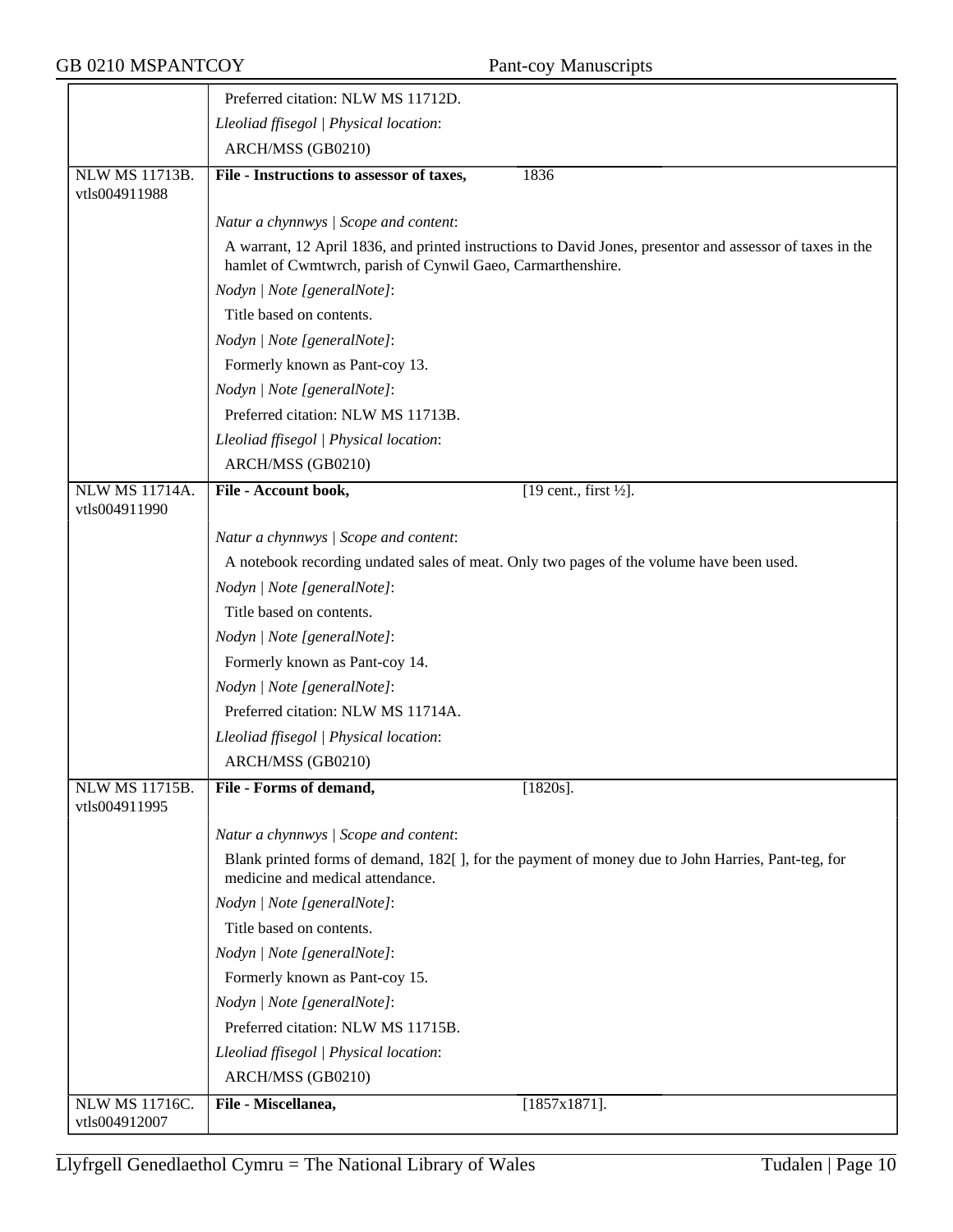|                                 | Natur a chynnwys / Scope and content:                                                                                                                                                                                                                                                                                                                                                                                                                                                                                                                                                                                                   |
|---------------------------------|-----------------------------------------------------------------------------------------------------------------------------------------------------------------------------------------------------------------------------------------------------------------------------------------------------------------------------------------------------------------------------------------------------------------------------------------------------------------------------------------------------------------------------------------------------------------------------------------------------------------------------------------|
|                                 | Miscellaneous papers, including holograph letters to John Harries from James Williams, Summerton<br>Farm, 1857 (requesting a receipt), William Lloyd, Cillia, 1860 (the illness of the writer's sisters), Thomas<br>Thomas, Penlan, [18]60 (requesting information as to the writer's future wife), Mary Griffiths, Newport,<br>co. Pembroke, [18]61 (the illness of the writer's sister) (written on the dorse of a letter, 4 February, 1860,<br>from L. Lowther, Cardigan, to Capt. Thomas Griffith, Newport, relating to the recipient's accounts); a<br>fragment of a diary [of John Harries], 1-7 January, 1871; etc.              |
|                                 | Nodyn   Note [generalNote]:                                                                                                                                                                                                                                                                                                                                                                                                                                                                                                                                                                                                             |
|                                 | Title based on contents.                                                                                                                                                                                                                                                                                                                                                                                                                                                                                                                                                                                                                |
|                                 | Nodyn   Note [generalNote]:                                                                                                                                                                                                                                                                                                                                                                                                                                                                                                                                                                                                             |
|                                 | Formerly known as Pant-coy 16.                                                                                                                                                                                                                                                                                                                                                                                                                                                                                                                                                                                                          |
|                                 | Nodyn   Note [generalNote]:                                                                                                                                                                                                                                                                                                                                                                                                                                                                                                                                                                                                             |
|                                 | Preferred citation: NLW MS 11716C.                                                                                                                                                                                                                                                                                                                                                                                                                                                                                                                                                                                                      |
|                                 | Lleoliad ffisegol   Physical location:                                                                                                                                                                                                                                                                                                                                                                                                                                                                                                                                                                                                  |
|                                 | ARCH/MSS (GB0210)                                                                                                                                                                                                                                                                                                                                                                                                                                                                                                                                                                                                                       |
| NLW MS 11717B.<br>vtls004912015 | File - Miscellanea,<br>$[1825x1875]$ .                                                                                                                                                                                                                                                                                                                                                                                                                                                                                                                                                                                                  |
|                                 | Natur a chynnwys / Scope and content:                                                                                                                                                                                                                                                                                                                                                                                                                                                                                                                                                                                                   |
|                                 | Miscellaneous papers, including numerous draft horoscopes compiled in response to individual requests<br>(e.g. Margaret Davies, 'Cerigcadarn', Jane Jenkins, Gwenddwr, Elizabeth Jones, Devil's Bridge, etc.); a<br>holograph letter to 'Mr. Harris' from J. Williams, The Court, Brecon, [18]63 (a request for a horoscope);<br>medical prescriptions; a fragment of a Welsh carol; and a line-and-wash drawing of (or by?) John Lloyd<br>Jones, Brecon College [afterwards minister successively of St. Davids and of Crwys and Pen-clawdd<br>Congregational Churches] (endorsed 'Thos. Davies, Froodvale Academy, Carmarthenshire'). |
|                                 | Nodyn   Note [generalNote]:                                                                                                                                                                                                                                                                                                                                                                                                                                                                                                                                                                                                             |
|                                 | Title based on contents.                                                                                                                                                                                                                                                                                                                                                                                                                                                                                                                                                                                                                |
|                                 | Nodyn   Note [generalNote]:                                                                                                                                                                                                                                                                                                                                                                                                                                                                                                                                                                                                             |
|                                 | Formerly known as Pant-coy 17.                                                                                                                                                                                                                                                                                                                                                                                                                                                                                                                                                                                                          |
|                                 | Nodyn   Note [generalNote]:                                                                                                                                                                                                                                                                                                                                                                                                                                                                                                                                                                                                             |
|                                 | Preferred citation: NLW MS 11717B.                                                                                                                                                                                                                                                                                                                                                                                                                                                                                                                                                                                                      |
|                                 | Lleoliad ffisegol   Physical location:                                                                                                                                                                                                                                                                                                                                                                                                                                                                                                                                                                                                  |
|                                 | ARCH/MSS (GB0210)                                                                                                                                                                                                                                                                                                                                                                                                                                                                                                                                                                                                                       |
| <b>NLW MS 11718C.</b>           | [19 cent., first $\frac{1}{2}$ ].<br>File - Astrological almanac,                                                                                                                                                                                                                                                                                                                                                                                                                                                                                                                                                                       |
| vtls004912017                   |                                                                                                                                                                                                                                                                                                                                                                                                                                                                                                                                                                                                                                         |
|                                 | Natur a chynnwys / Scope and content:                                                                                                                                                                                                                                                                                                                                                                                                                                                                                                                                                                                                   |
|                                 | A printed astrological almanac, with manuscript entries.                                                                                                                                                                                                                                                                                                                                                                                                                                                                                                                                                                                |
|                                 | Nodyn   Note [generalNote]:                                                                                                                                                                                                                                                                                                                                                                                                                                                                                                                                                                                                             |
|                                 | Title based on contents.                                                                                                                                                                                                                                                                                                                                                                                                                                                                                                                                                                                                                |
|                                 | Nodyn   Note [generalNote]:                                                                                                                                                                                                                                                                                                                                                                                                                                                                                                                                                                                                             |
|                                 | Formerly known as Pant-coy 18.                                                                                                                                                                                                                                                                                                                                                                                                                                                                                                                                                                                                          |
|                                 | Nodyn   Note [generalNote]:                                                                                                                                                                                                                                                                                                                                                                                                                                                                                                                                                                                                             |
|                                 | Preferred citation: NLW MS 11718C.                                                                                                                                                                                                                                                                                                                                                                                                                                                                                                                                                                                                      |
|                                 | Lleoliad ffisegol   Physical location:                                                                                                                                                                                                                                                                                                                                                                                                                                                                                                                                                                                                  |